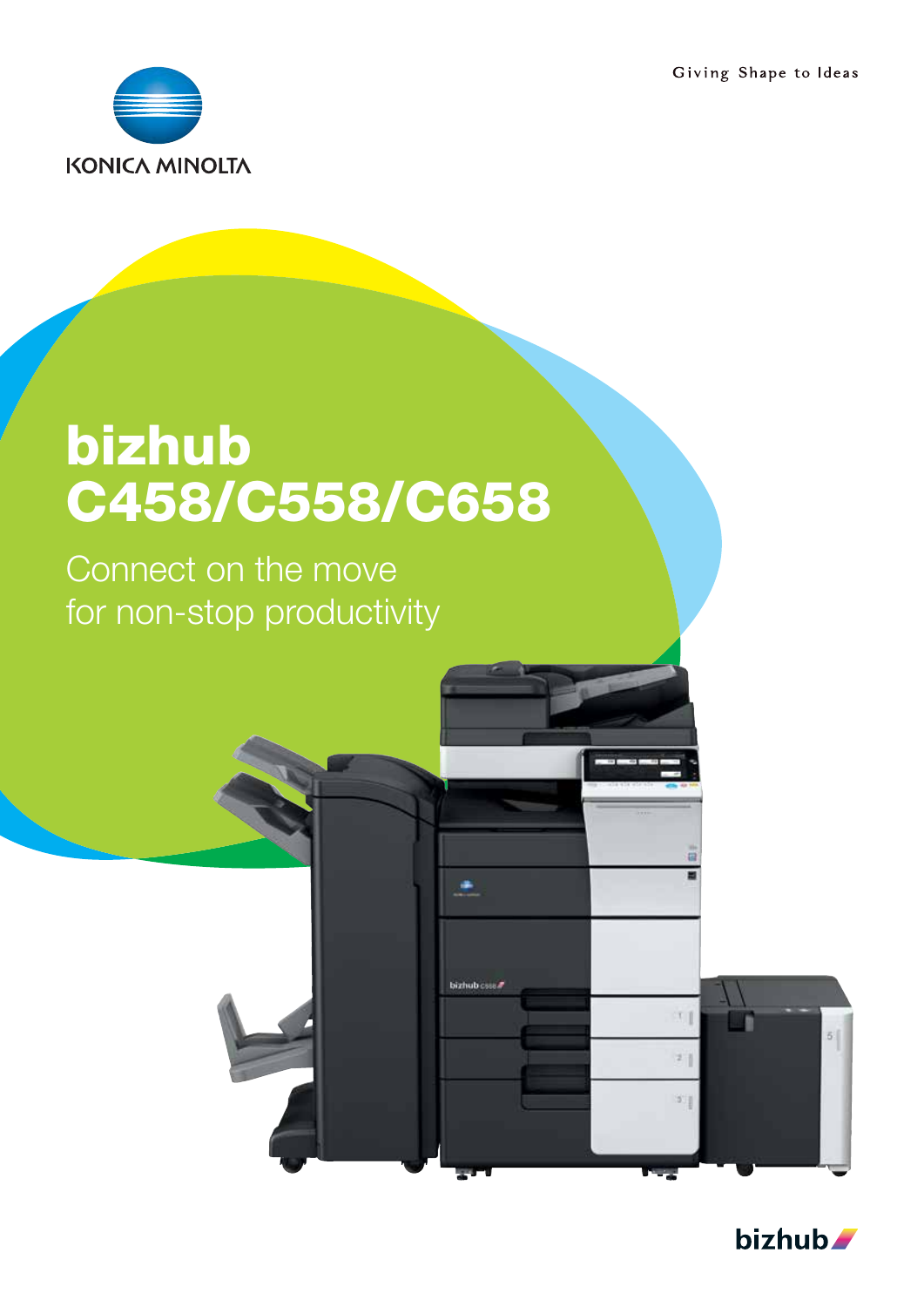## **Specifications**

### **System Overview**

| System memory                             | 4 GB                                                                                                        |
|-------------------------------------------|-------------------------------------------------------------------------------------------------------------|
| System hard disk                          | 250 GB Standard                                                                                             |
| Interface                                 | 10-BASE-T/100-BASE-TX/1,000-BASE-T Ethernet, USB 2.0                                                        |
| Network protocols                         | TCP/IP (IPv4/IPv6), SMB, LPD, IPP, SNMP, HTTP, HTTPS                                                        |
| Frame types                               | Ethernet 802.2, Ethernet 802.3, Ethernet II, Ethernet SNAP                                                  |
| Dual scan                                 | Up to 300 originals (80gsm, A4)                                                                             |
| document feeder                           | 35-210g/m <sup>2</sup> (simplex)                                                                            |
|                                           | 50-210g/m <sup>2</sup> (duplex)                                                                             |
|                                           | (50-128g/m <sup>2</sup> (mix mode)                                                                          |
| Printable paper size                      | Scanning/Copying: up to A3<br>Printing: up to A3 and full bleed on SRA3 paper                               |
|                                           | Custom paper sizes:                                                                                         |
|                                           | <b>Banner paper max: 297 x 1,200mm</b>                                                                      |
| Printable paper weight                    | 52-300gsm                                                                                                   |
| Paper input capacity                      | Standard: 1,150 sheets/Max: 6,650 sheets                                                                    |
| Tray 1                                    | 500 sheets/A5-A3/52-256gsm                                                                                  |
| Tray 2                                    | 500 sheets/A5-SRA3/52-256gsm                                                                                |
| Tray 3 (optional)                         | 500 sheets/A5-A4/52-256gsm                                                                                  |
| Tray 4 (optional)                         | 2 x 500 sheets/A5-A3/52-256gsm                                                                              |
| Large capacity tray                       | 2,500 sheets/A4/52-256gsm                                                                                   |
| LU-207 (optional)                         |                                                                                                             |
| Large capacity tray                       | 3,000 sheets/A4/52-256gsm                                                                                   |
| LU-302 (optional)                         |                                                                                                             |
| Large capacity tray                       | 2,500 sheets/A4/52-256gsm                                                                                   |
| PC-415 (optional)<br><b>Manual bypass</b> | 150 sheets/A6-SRA3/custom paper sizes/50-300gsm                                                             |
| Automatic duplexing                       | A5-SRA3/52-256gsm                                                                                           |
| Finishing modes                           | Offset, group, sort, staple, punch, half-fold, z-fold, tri-fold,                                            |
|                                           | post-insertion, booklet                                                                                     |
| Output capacity                           | Max with finisher: 3,300 sheets                                                                             |
|                                           | Max without finisher: 250 sheets                                                                            |
| Stapling (optional)                       | <b>Max:</b> 100 sheets or 94 sheets $+ 2$ cover sheet (up to 209gsm)                                        |
| Stapling output                           | Max: 1,000 sheets                                                                                           |
| capacity                                  |                                                                                                             |
| Tri-fold (optional)                       | Up to 3 sheets                                                                                              |
| Tri-fold capacity                         | Max: 30 sheets (tray)                                                                                       |
| Booklet (optional)                        | <b>Max:</b> 20 sheets or 19 sheets $+$ 1 cover sheet (up to 209gsm)                                         |
| Booklet output                            | Max: 100 sheets (tray)                                                                                      |
| capacity<br><b>Toner lifetime</b>         |                                                                                                             |
| Imaging unit lifetime                     | <b>Black:</b> 28,000 pages/ <b>CMY:</b> 26,000 pages<br>Black: 145,000 pages/600,000 pages (Drum/Developer) |
|                                           | CMY: 130,000 pages/600,000 pages (Drum/Developer)                                                           |
| Power consumption                         | 240 V/60Hz, less than 0.5kW (system)                                                                        |
| <b>System dimensions</b>                  | C658: 615 x 768 x 961mm                                                                                     |
|                                           | C558: 615 x 693 x 961mm                                                                                     |
|                                           | C458: 615 x 685 x 779mm                                                                                     |
| System weight                             | C658: 113kg                                                                                                 |
|                                           | C558: 110kg                                                                                                 |
|                                           | C458: 85kg                                                                                                  |

| Copying process   | Electrostatic laser copy, tandem, indirect                                                                                                                                                                                  |
|-------------------|-----------------------------------------------------------------------------------------------------------------------------------------------------------------------------------------------------------------------------|
| Toner system      | Simitri® HD Polymerized Toner                                                                                                                                                                                               |
| Print speed (A4)  | <b>B&amp;W/Colour:</b> up to 55 ppm (portrait)                                                                                                                                                                              |
| 1st copy out time | <b>C658:</b> 4/3sec (Col/BW)                                                                                                                                                                                                |
|                   | C558: 4.4/3.5sec (Col/BW                                                                                                                                                                                                    |
|                   | C458: 5.1/4.0sec (Col/BW)                                                                                                                                                                                                   |
| Warm-up time      | <b>C658:</b> 22sec (Col/BW)                                                                                                                                                                                                 |
|                   | <b>C558:</b> 22sec (Col/BW                                                                                                                                                                                                  |
|                   | <b>C458: 22sec (Col/BW)</b>                                                                                                                                                                                                 |
| Copy resolution   | 600 x 600dpi                                                                                                                                                                                                                |
| Gradations        | 256 gradations                                                                                                                                                                                                              |
| Multi-copy        | 1-9.999                                                                                                                                                                                                                     |
| Original format   | Up to A3                                                                                                                                                                                                                    |
| Magnification     | 25-400% in 0.1% steps, auto zooming                                                                                                                                                                                         |
| Copy functions    | Electronic sorting, multi-job, adjustments (contrast,<br>sharpness, image density), proof copy, interrupt mode,<br>colour mode, separate scan, sort/group, combination,<br>original selection, ID card copy, 2-in-1, 4-in-1 |

#### Printer Specifications

| Print resolution       | 1,800 x 600 dpi, 1,200 x 1,200 dpi                                                                                                                                                                           |
|------------------------|--------------------------------------------------------------------------------------------------------------------------------------------------------------------------------------------------------------|
| <b>PDL</b>             | PCL6 (XL 3.0), PCL5e/c, PostScript 3 (ver. 3016), XPS                                                                                                                                                        |
| Operating systems      | Windows (x32/x64): XP/Vista /7/8<br>Windows Server (x32/x64): 2003/2008/2008 R23/20123<br>Macintosh OS X 10.6 or later<br>Linux/Citrix                                                                       |
| <b>Printer fonts</b>   | 80 PCL Latin, 137 PostScript 3                                                                                                                                                                               |
| <b>Print functions</b> | Direct Print of PCL, PS, TIFF, XPS, PDF, encrypted PDF<br>files and OOXML (DOCX, XLSX, PPTX), mixmedia and<br>mixplex, "Easy Set" job programming, overlay, watermark,<br>copy protection, carbon copy print |

### Printer Specifications (Optional)

| Print controller  | Embedded Fiery IC-416 (VI-510 required)            |
|-------------------|----------------------------------------------------|
| Memory/HDD        | 2GB/500GB                                          |
| PDL               | PostScript 3 (ver. 3019)                           |
| Operating systems | Windows (x32/x64): XP/Vista/7/8                    |
|                   | Windows Server (x32/x64): 2003/2008/2008 R23/20123 |
|                   | Macintosh OS X 10.8 or later                       |

### Scanner Specifications

| Scan speed        | <b>B&amp;W/Colour:</b> up to 240ipm                                                                                                                                                                    |
|-------------------|--------------------------------------------------------------------------------------------------------------------------------------------------------------------------------------------------------|
| Scan resolution   | <b>Max:</b> 600 x 600dpi                                                                                                                                                                               |
| Scan modes        | Scan-to-Email, Scan-to-SMB, Scan-to-FTP, Scan-to-Box,<br>Scan-to-USB, Scan-to-WebDAV, Scan-to-DPWS,<br>Network TWAIN scan                                                                              |
| File formats      | JPEG, TIFF, PDF, PDF/A 1a and 1b (optional), compact<br>PDF, encrypted PDF and searchable PDF (optional), XPS,<br>compact XPS, PPTX and searchable PPTX (optional),<br>searchable DOCX/XLSX (optional) |
| Scan destinations | 2,100 (shared with fax), LDAP support                                                                                                                                                                  |
| Scan functions    | Annotation (text/time/date) for PDF, up to 400 job<br>programs, realtime scan preview                                                                                                                  |

### Fax Specifications

| Fax              | Super G3 (optional)                                                                                           |
|------------------|---------------------------------------------------------------------------------------------------------------|
| Transmission     | Analog, Internet fax, Color i-Fax, IP-Fax                                                                     |
| Resolution       | Max: 600 x 600dpi (ultra-fine)                                                                                |
| Compression      | MH, MR, MMR, JBIG                                                                                             |
| Modem            | Up to 33.6 Kbps                                                                                               |
| Destinations     | $2,100$ (single + group)                                                                                      |
| <b>Functions</b> | Polling, time shift, PC-fax, receipt to confidential box,<br>receipt to email/FTP/SMB, up to 400 job programs |

#### User Box Specifications

| Storable documents     | Max: 3,000 documents or 10,000 pages                                                 |
|------------------------|--------------------------------------------------------------------------------------|
| Type of user boxes     | Public<br>Personal (with password or authentication)<br>Group (with authentication)  |
| Type of system boxes   | Secure print, encrypted PDF, fax receipt, fax polling,<br>annotation                 |
| User box functionality | Reprint, combination, download, sending (email/FTP/SMB)<br>and fax), copy box-to-box |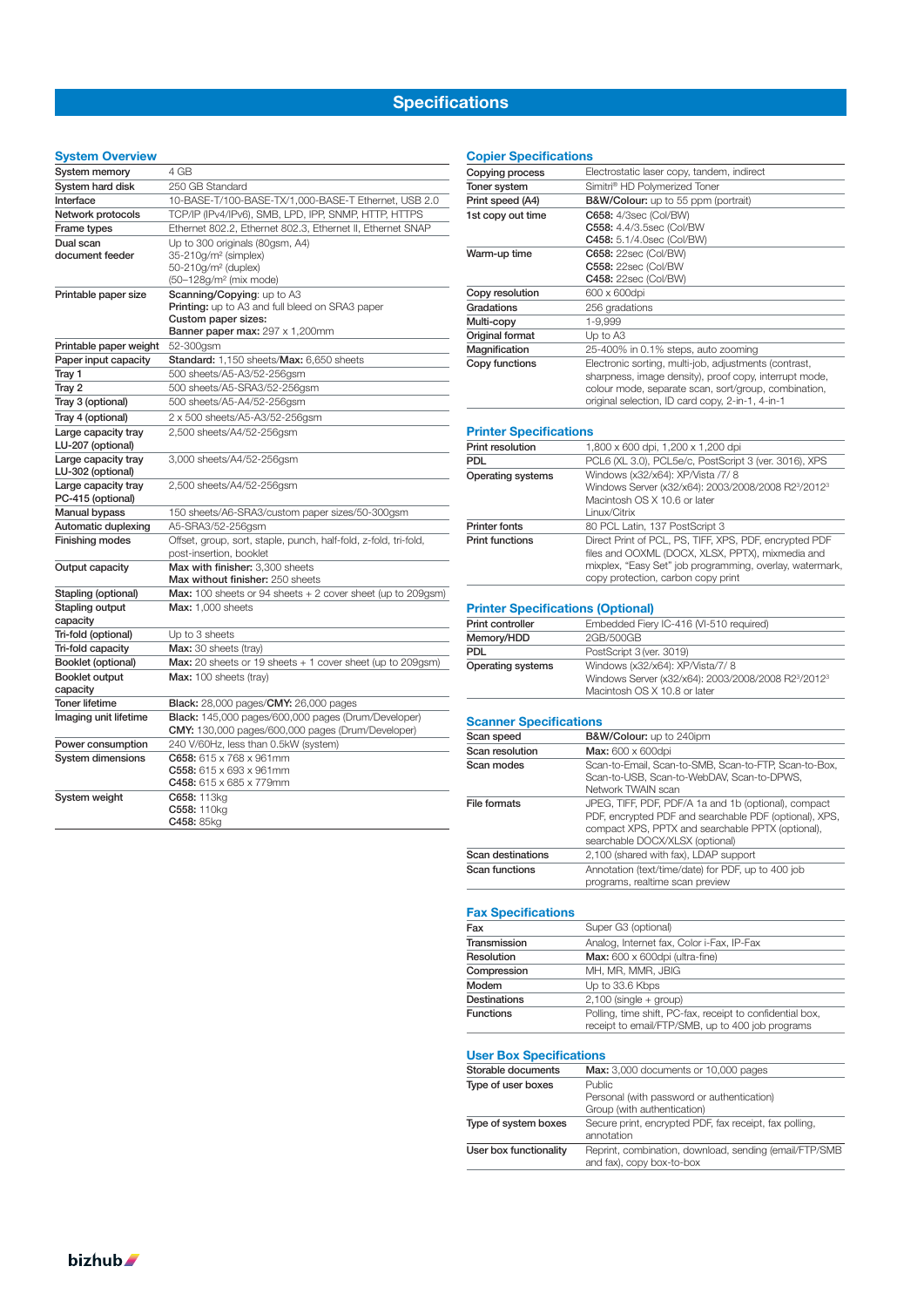## A great balance of productivity features

## High-volume scans for non-stop productivity

Today, waiting is rarely an option. Turning a hard copy into an electronic document is usually something you need to achieve in minutes – sometimes even seconds. These MFPs give you ultra-fast A4 scanning at 120 originals per minute or 240 (opm) when scanning double sided.

For maximum efficiency, double-sided documents are scanned in one pass. For schools or legal offices, such scanning capability is invaluable, and ensures maximum productivity when you need it most.

An innovative ultrasonic double-feed sensor detects when more than one sheet enters the feeder. By alerting you, the sensor enables you to rectify the feed straight away. You'll find this feature invaluable when scanning documents that have a high page count.



## Intuitive control with InfoPalette touch panel



An intuitive 10" touch screen features 'flick and drag' and 'pinch and zoom' operation similar to that of popular mobile tablet devices. The

**INFO-Palette** 

familiar fingertip controls, horizontal scrolling and pop-up menus enable simpler navigation. It's all there on a single intuitive screen, and most people will be able to use it with minimal instruction. This interface is also highly customisable to your requirements.



## Automatic backups for peace of mind

The risk of losing your precious corporate data can be minimised, with this optional feature. You can specify these bizhub MFPs with a virtually failure-proof data protection system, based on two separate hard drives. The data on one hard drive is 'mirrored' on a second drive – so your data is retained automatically in the event of a failure. It's worth considering, to put your mind at rest.

## Optional advanced finisher with built-in Z-folding unit

When you want to create and present documents with the highest levels of finish, these new bizhub models deliver every time. With this option, you can take advantage of an advanced finisher with integrated Z-folding capabilities.

The finisher enables you to bind your documents with 'saddle-stitching', for a truly professional result. There's a minimum of waiting, because you can bind a document virtually at the same time as it is copied or printed.

The bizhub 958 and 758 achieve all this in a footprint that's surprisingly small. So they take up a minimum of valuable office space.



## Wireless mobile and cloud connectivity

Today's workplace is rapidly evolving, with mobile technology providing employees with greater flexibility. In many cases, staff can now work from home or other locations outside the office. This can deliver many business benefits, including improved overall efficiency and employee time management.

With these state-of-the-art MFPs, your staff or customers can use their mobile phones and tablets for effortless printing – anytime, anywhere. People can take advantage of full wireless connectivity, using popular mobile platforms such as iOS and Android. This approach also ensures high levels of security, thanks to robust user authentication procedures.